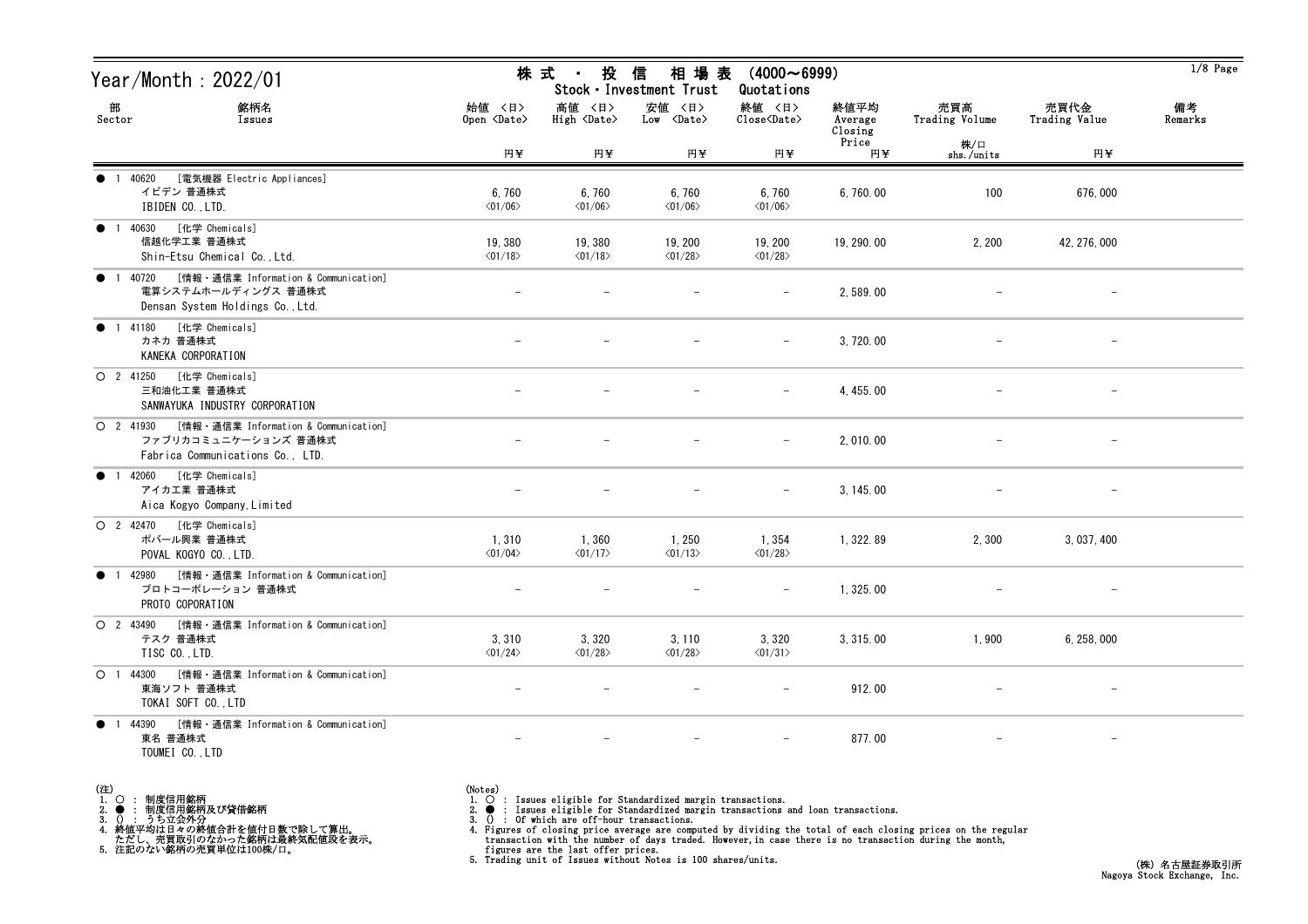| Year/Month : 2022/01                                                                                |                                  | 株 式<br>投<br>$\sim 10^{-11}$           | 信<br>相 場 表<br>Stock · Investment Trust | $(4000 \sim 6999)$<br>Quotations                             |                            |                       |                          | $2/8$ Page    |
|-----------------------------------------------------------------------------------------------------|----------------------------------|---------------------------------------|----------------------------------------|--------------------------------------------------------------|----------------------------|-----------------------|--------------------------|---------------|
| 部<br>銘柄名<br>Sector<br>Issues                                                                        | 始値 〈日〉<br>Open <date></date>     | 高値 〈日〉<br>$High \langle Date \rangle$ | 安値 〈日〉<br>$Low \ \langle Date \rangle$ | 終値 〈日〉<br>$\widehat{\text{Close}}\langle \text{Date}\rangle$ | 終値平均<br>Average<br>Closing | 売買高<br>Trading Volume | 売買代金<br>Trading Value    | 備考<br>Remarks |
|                                                                                                     | 円半                               | 円半                                    | 円半                                     | 円半                                                           | Price<br>円半                | 株/口<br>shs./units     | 円半                       |               |
| [化学 Chemicals]<br>O 1 44630<br>日華化学 普通株式<br>NICCA CHEMICAL CO., LTD.                                |                                  |                                       |                                        |                                                              | 792.00                     |                       |                          |               |
| [医薬品 Pharmaceutical]<br><b>1</b> 45020<br>武田薬品工業 普通株式<br>Takeda Pharmaceutical Company Limited      | 3,380<br>$\langle 01/17 \rangle$ | 3,380<br>$\langle 01/17 \rangle$      | 3, 272<br>$\langle 01/27 \rangle$      | 3,272<br>$\langle 01/27 \rangle$                             | 3, 326.00                  | 600                   | 1, 984, 800              |               |
| [医薬品 Pharmaceutical]<br>$\bullet$ 1 45300<br>久光製薬 普通株式<br>HISAMITSU PHARMACEUTICAL CO., INC.        |                                  |                                       |                                        |                                                              | 3, 475.00                  |                       |                          |               |
| [サービス業 Services]<br>● 1 46580<br>日本空調サービス 普通株式<br>Nippon Air Conditioning Services Co., Ltd.        |                                  |                                       |                                        | $\overline{\phantom{m}}$                                     | 771.00                     |                       |                          |               |
| ● 1 46810 [サービス業 Services]<br>リゾートトラスト 普通株式<br>RESORTTRUST, INC.                                    |                                  |                                       |                                        |                                                              | 1,826.00                   |                       |                          |               |
| O 2 46910 [サービス業 Services]<br>ワシントンホテル 普通株式<br>WASHINTON HOTEL CORPORATION                          |                                  |                                       |                                        | $\overline{\phantom{m}}$                                     | 638.00                     |                       | $\overline{\phantom{m}}$ |               |
| ● 1 47320 [サービス業 Services]<br>ユー・エス・エス 普通株式<br>USS Co., Ltd.                                        |                                  |                                       |                                        |                                                              | 1,866.00                   |                       |                          |               |
| [石油・石炭製品 Oil & Coal Products]<br>50200<br>$\bullet$ 1<br>ENEOSホールディングス 普通株式<br>ENEOS Holdings, Inc. | 437<br>$\langle 01/04 \rangle$   | 464<br>$\langle 01/17 \rangle$        | 437<br>$\langle 01/04 \rangle$         | 453<br>$\langle 01/28 \rangle$                               | 454.00                     | 700                   | 319, 790                 |               |
| ● 1 51910 [ゴム製品 Rubber Products]<br>住友理工 普通株式<br>Sumitomo Riko Company Limited                      |                                  |                                       |                                        |                                                              | 585.00                     |                       |                          |               |
| ● 1 52040 [ガラス・土石製品 Glass & Ceramics Products]<br>石塚硝子 普通株式<br>ISHIZUKA GLASS CO., LTD.             |                                  |                                       |                                        |                                                              | 2, 023.00                  |                       |                          |               |
| ● 1 53310 [ガラス・土石製品 Glass & Ceramics Products]<br>ノリタケカンパニーリミテド 普通株式<br>NORITAKE CO., LIMITED       |                                  |                                       |                                        |                                                              | 4,560.00                   |                       |                          |               |
| ● 1 53320 [ガラス・土石製品 Glass & Ceramics Products]<br>TOTO 普通株式<br>TOTO LTD.                            |                                  |                                       |                                        |                                                              | 4, 910.00                  |                       | $\overline{\phantom{m}}$ |               |

| (注) |                     |
|-----|---------------------|
|     | 1. 〇 : 制度信用銘柄       |
|     | 2. ● : 制度信用銘柄及び貸借銘柄 |
|     |                     |

2. ● : 制度信用銘柄及び貸借銘柄<br>3. () : うち立会外分<br>4. 終値平均は日々の終値合計を値付日数で除して算出。<br>ただし、売買取引のなかった銘柄は最終気配値段を表示。<br>5. 注記のない銘柄の売買単位は100株/口。

(Notes)<br>1. ○ : Issues eligible for Standardized margin transactions.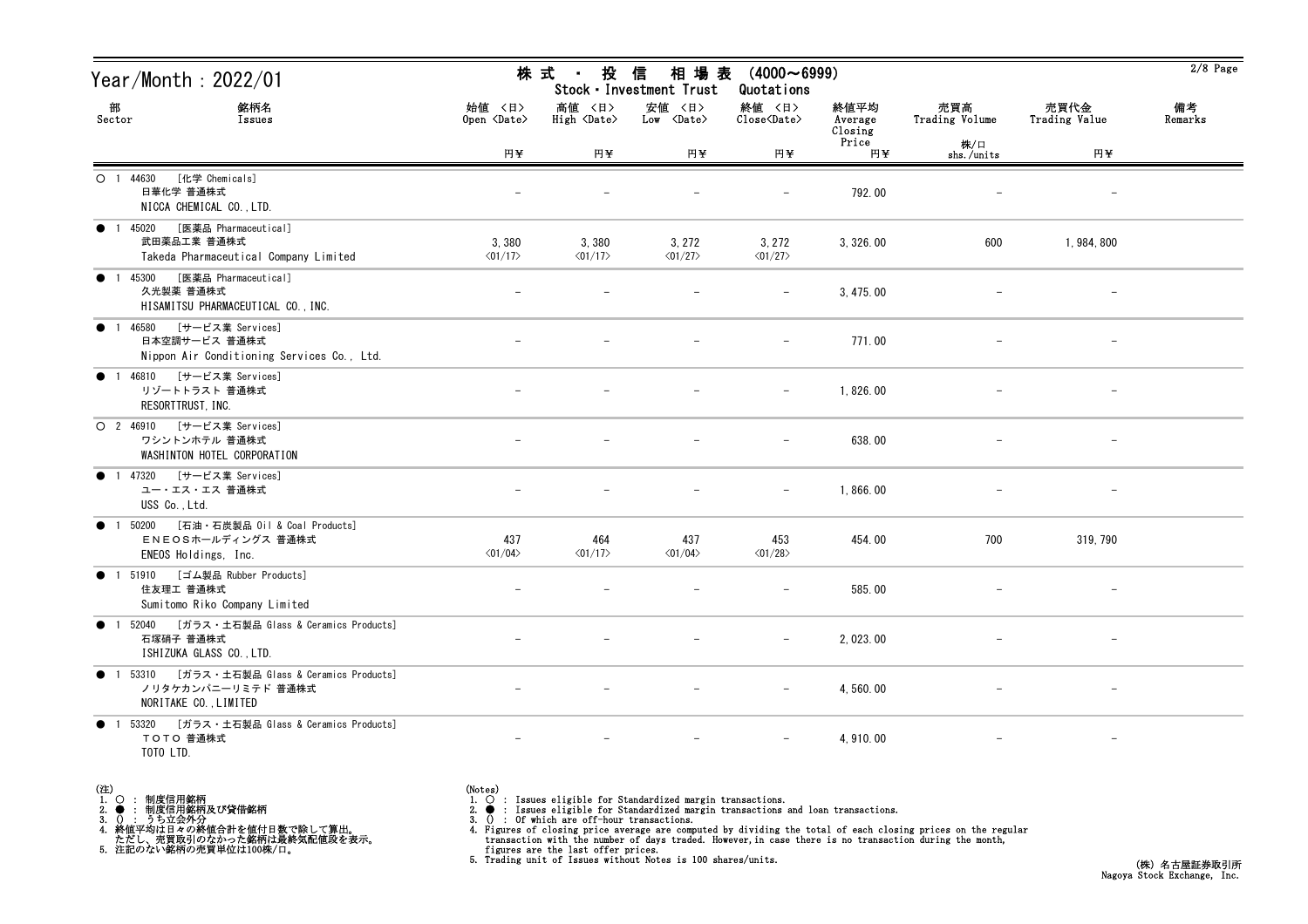| Year/Month : 2022/01                                                                                         |                                  | 株 式<br>投<br>$\sim$ 10 $\,$       | 信<br>相 場 表<br>Stock · Investment Trust | $(4000 \sim 6999)$<br>Quotations |                            |                          |                       | $3/8$ Page    |
|--------------------------------------------------------------------------------------------------------------|----------------------------------|----------------------------------|----------------------------------------|----------------------------------|----------------------------|--------------------------|-----------------------|---------------|
| 部<br>銘柄名<br>Sector<br>Issues                                                                                 | 始值 〈日〉<br>Open <date></date>     | 高値 〈日〉<br>High <date></date>     | 安値 〈日〉<br>Low <date></date>            | 終値 〈日〉<br>Close <date></date>    | 終値平均<br>Average<br>Closing | 売買高<br>Trading Volume    | 売買代金<br>Trading Value | 備考<br>Remarks |
|                                                                                                              | 円半                               | 円半                               | 円半                                     | 円半                               | Price<br>円半                | 株/口<br>shs./units        | 円¥                    |               |
| [ガラス・土石製品 Glass & Ceramics Products]<br>$\bullet$ 1 53330<br>日本碍子 普通株式<br>NGK INSULATORS, LTD.               | 1,957<br>$\langle 01/19 \rangle$ | 1,957<br>$\langle 01/19 \rangle$ | 1,957<br>$\langle 01/19 \rangle$       | 1,957<br>$\langle 01/19 \rangle$ | 1,957.00                   | 100                      | 195, 700              |               |
| ● 1 53340 [ガラス・土石製品 Glass & Ceramics Products]<br>日本特殊陶業 普通株式<br>NGK SPARK PLUG CO., LTD.                    | 2,100<br>$\langle 01/17 \rangle$ | 2,100<br>$\langle 01/17 \rangle$ | 2,100<br>$\langle 01/17 \rangle$       | 2,100<br>$\langle 01/17 \rangle$ | 2, 100.00                  | 100                      | 210,000               |               |
| ● 2 53420 [ガラス・土石製品 Glass & Ceramics Products]<br>ジャニス工業 普通株式<br>Janis Ltd.                                  | 494<br>$\langle 01/04 \rangle$   | 502<br>$\langle 01/05 \rangle$   | 460<br>$\langle 01/25 \rangle$         | 467<br>$\langle 01/28 \rangle$   | 479.17                     | 12, 400                  | 5, 959, 900           |               |
| ○ 2 53430 [ガラス・土石製品 Glass & Ceramics Products]<br>ニッコー 普通株式<br>NIKKO COMPANY                                 | 150<br>$\langle 01/04 \rangle$   | 151<br>$\langle 01/05 \rangle$   | 145<br>$\langle 01/27 \rangle$         | 146<br>$\langle 01/31 \rangle$   | 148.42                     | 85, 300                  | 12, 625, 900          |               |
| 53440 [ガラス・土石製品 Glass & Ceramics Products]<br>$\bullet$<br>$\overline{1}$<br>MARUWA 普通株式<br>MARUWA CO., LTD. |                                  |                                  |                                        |                                  | 14, 980.00                 |                          |                       |               |
| ● 2 53560 [ガラス・土石製品 Glass & Ceramics Products]<br>美濃窯業 普通株式<br>MINO CERAMIC CO., LTD.                        | 391<br>$\langle 01/04 \rangle$   | 399<br>$\langle 01/05 \rangle$   | 381<br>$\langle 01/13 \rangle$         | 394<br>$\langle 01/31 \rangle$   | 390.68                     | 41, 100                  | 16, 000, 400          |               |
| 1 53840 [ガラス・土石製品 Glass & Ceramics Products]<br>$\bullet$<br>フジミインコーポレーテッド 普通株式<br>FUJIMI INCORPORATED       |                                  |                                  |                                        |                                  | 6, 870.00                  |                          |                       |               |
| ○ 2 53860 [ガラス・土石製品 Glass & Ceramics Products]<br>鶴弥 普通株式<br>TSURUYA CO., LTD.                               |                                  |                                  |                                        | $\overline{\phantom{m}}$         | 397.00                     |                          |                       |               |
| 1 54010 [鉄 鋼 Iron & Steel]<br>$\bullet$<br>日本製鉄 普通株式<br>NIPPON STEEL CORPORATION                             | 1,851<br>$\langle 01/04 \rangle$ | 2,040<br>$\langle 01/07 \rangle$ | 1,850<br>$\langle 01/25 \rangle$       | 1,865<br>$\langle 01/26 \rangle$ | 1,900.90                   | 13, 400                  | 25, 083, 050          |               |
| ● 1 54060 [鉄 鋼 Iron & Steel]<br>神戸製鋼所 普通株式<br>Kobe Steel, Ltd.                                               | 598<br>$\langle 01/12 \rangle$   | 604<br>$\langle 01/13 \rangle$   | 549<br>$\langle 01/21 \rangle$         | 559<br>$\langle 01/21 \rangle$   | 587.00                     | 1,800                    | 1, 055, 900           |               |
| ● 1 54610 [鉄 鋼 Iron & Steel]<br>中部鋼鈑 普通株式<br>Chubu Steel Plate Co., Ltd.                                     | 933<br>$\langle 01/04 \rangle$   | 958<br>$\langle 01/05 \rangle$   | 785<br>$\langle 01/27 \rangle$         | 809<br>$\langle 01/31 \rangle$   | 869.42                     | 234, 300                 | 202, 852, 600         |               |
| ● 1 54710 [鉄 鋼 Iron & Steel]<br>大同特殊鋼 普通株式<br>Daido Steel Co., Ltd.                                          | $\overline{\phantom{m}}$         | $\overline{\phantom{m}}$         | $\overline{\phantom{m}}$               | $\overline{\phantom{m}}$         | 4, 405.00                  | $\overline{\phantom{m}}$ | $-$                   |               |

- (注)<br>1. ○<br>2. ●<br>3. ① 1. ○ : 制度信用銘柄
- 
- 2. : 制度信用銘柄及び貸借銘柄<br>3. () : うち立会外分<br>4. 終値平均は日々の終値合計を値付日数で除して算出。<br>ただし、売買取引のなかった銘柄は最終気配値段を表示。<br>5. 注記のない銘柄の売買単位は100株/口。

(Notes)<br>1. ○ : Issues eligible for Standardized margin transactions.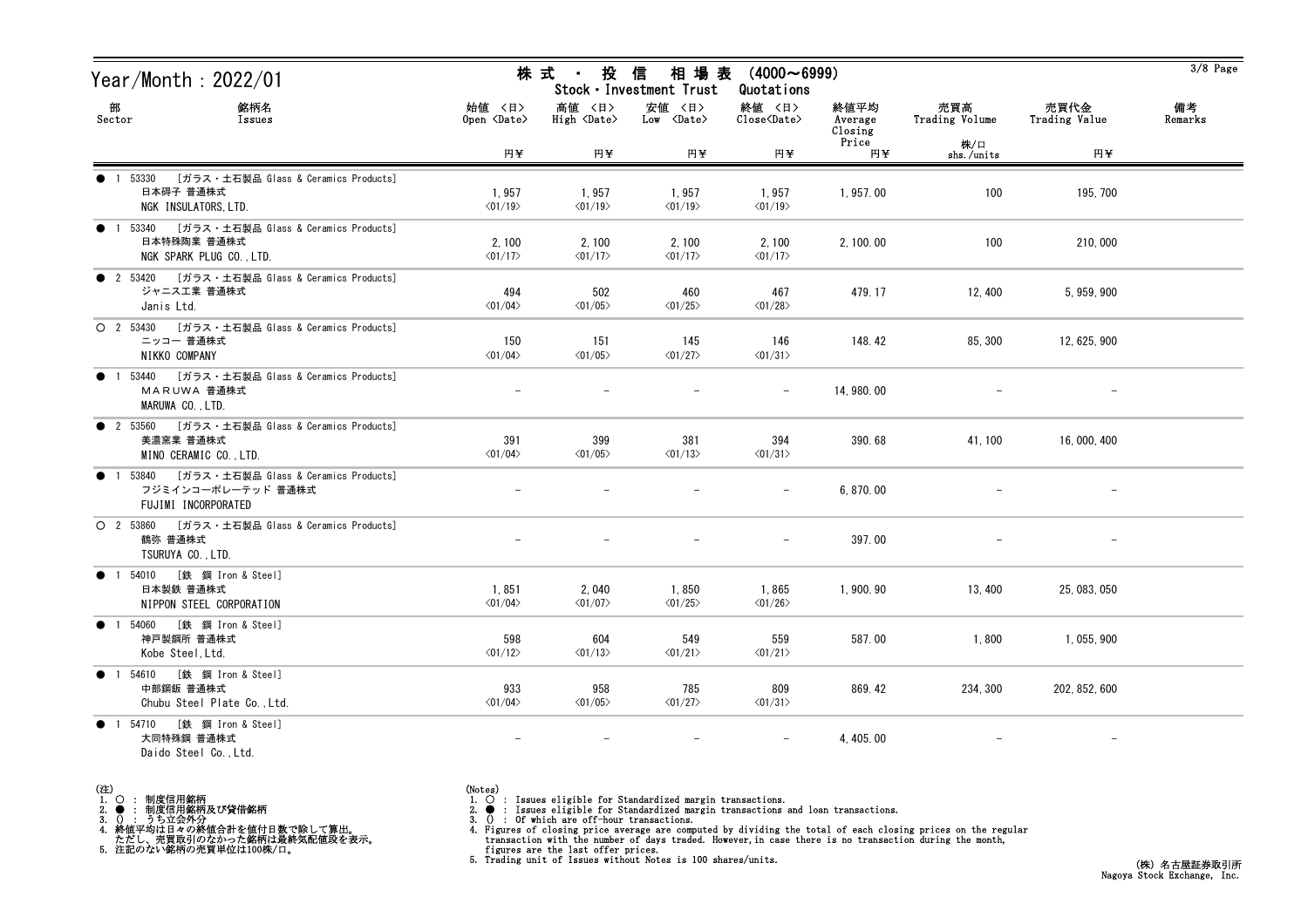| Year/Month : 2022/01                                                                       |                                  | 株 式<br>投<br>$\sim 10$            | 信<br>相 場 表<br>Stock · Investment Trust | $(4000 \sim 6999)$<br>Quotations |                            |                       |                          | $4/8$ Page    |
|--------------------------------------------------------------------------------------------|----------------------------------|----------------------------------|----------------------------------------|----------------------------------|----------------------------|-----------------------|--------------------------|---------------|
| 部<br>銘柄名<br>Sector<br>Issues                                                               | 始値 〈日〉<br>Open <date></date>     | 高値 〈日〉<br>High <date></date>     | 安値 〈日〉<br>$Low \ \langle Date \rangle$ | 終値 〈日〉<br>Close <date></date>    | 終値平均<br>Average<br>Closing | 売買高<br>Trading Volume | 売買代金<br>Trading Value    | 備考<br>Remarks |
|                                                                                            | 円半                               | 円¥                               | 円半                                     | 円半                               | Price<br>円半                | 株/口<br>shs./units     | 円半                       |               |
| [鉄 鋼 Iron & Steel]<br>● 1 54820<br>愛知製鋼 普通株式<br>AICHI STEEL CORPORATION                    |                                  |                                  |                                        |                                  | 2,567.00                   |                       |                          |               |
| ● 2 56070 [鉄 鋼 Iron & Steel]<br>中央可鍛工業 普通株式<br>CHUO MALLEABLE IRON CO., LTD.               | 429<br>$\langle 01/04 \rangle$   | 434<br>$\langle 01/13 \rangle$   | 416<br>$\langle 01/27 \rangle$         | 420<br>$\langle 01/31 \rangle$   | 425.32                     | 56,600                | 24, 091, 100             |               |
| ● 1 57140 [非鉄金属 Nonferrous Metals]<br>DOWAホールディングス 普通株式<br>DOWA HOLDINGS CO., LTD.         |                                  |                                  |                                        |                                  | 4, 945, 00                 |                       |                          |               |
| [非鉄金属 Nonferrous Metals]<br>• 1 58020<br>住友電気工業 普通株式<br>Sumitomo Electric Industries, Ltd. | 1,659<br>$\langle 01/07 \rangle$ | 1,659<br>$\langle 01/07 \rangle$ | 1,659<br>$\langle 01/07 \rangle$       | 1,659<br>$\langle 01/07 \rangle$ | 1,659.00                   | 100                   | 165, 900                 |               |
| ● 2 59180 [金属製品 Metal Products]<br>瀧上工業 普通株式<br>The Takigami Steel Construction Co., Ltd.  |                                  |                                  |                                        |                                  | 6,000.00                   |                       |                          |               |
| ● 1 59380<br>[金属製品 Metal Products]<br>LIXIL 普通株式<br>LIXIL Corporation                      | 2,935<br>$\langle 01/11 \rangle$ | 2,935<br>$\langle 01/11 \rangle$ | 2,675<br>$\langle 01/20 \rangle$       | 2,675<br>$\langle 01/20 \rangle$ | 2, 805.00                  | 200                   | 561,000                  |               |
| [金属製品 Metal Products]<br>● 1 59470<br>リンナイ 普通株式<br>RINNAI CORPORATION                      |                                  |                                  |                                        |                                  | 10, 180. 00                |                       |                          |               |
| [金属製品 Metal Products]<br>O 2 59790<br>カネソウ 普通株式<br>KANESO CO., LTD.                        | 4,040<br>$\langle 01/05 \rangle$ | 4,085<br>$\langle 01/07 \rangle$ | 3,930<br>$\langle 01/28 \rangle$       | 3,930<br>$\langle 01/28 \rangle$ | 3, 978. 33                 | 3,300                 | 13, 242, 500             |               |
| [金属製品 Metal Products]<br>O 2 59840<br>兼房 普通株式<br>KANEFUSA CORPORATION                      |                                  |                                  |                                        |                                  | 655.00                     |                       | $\overline{\phantom{m}}$ |               |
| ● 1 59920 [金属製品 Metal Products]<br>中央発條 普通株式<br>CHUO SPRING CO., LTD.                      | 765<br>$\langle 01/25 \rangle$   | 765<br>$\langle 01/25 \rangle$   | 765<br>$\langle 01/25 \rangle$         | 765<br>$\langle 01/25 \rangle$   | 765.00                     | 100                   | 76,500                   |               |
| [金属製品 Metal Products]<br>$O$ 2 59930<br>知多鋼業 普通株式<br>CHITA KOGYO CO., LTD.                 | 675<br>$\langle 01/04 \rangle$   | 700<br>$\langle 01/21 \rangle$   | 658<br>$\langle 01/06 \rangle$         | 681<br>$\langle 01/31 \rangle$   | 681.74                     | 26,500                | 17, 959, 000             |               |
| O 2 59940 [金属製品 Metal Products]<br>ファインシンター 普通株式<br>FINE SINTER CO., LTD.                  |                                  | $\overline{\phantom{m}}$         | $\overline{\phantom{m}}$               |                                  | 1,528.00                   |                       | $\overline{\phantom{a}}$ |               |

- (注)<br>1. ○<br>2. ●<br>3. ① 1. ○ : 制度信用銘柄
- 
- 

2. ● : 制度信用銘柄及び貸借銘柄<br>3. () : うち立会外分<br>4. 終値平均は日々の終値合計を値付日数で除して算出。<br>ただし、売買取引のなかった銘柄は最終気配値段を表示。<br>5. 注記のない銘柄の売買単位は100株/口。

- 
- (Notes)<br>1. : Issues eligible for Standardized margin transactions.
-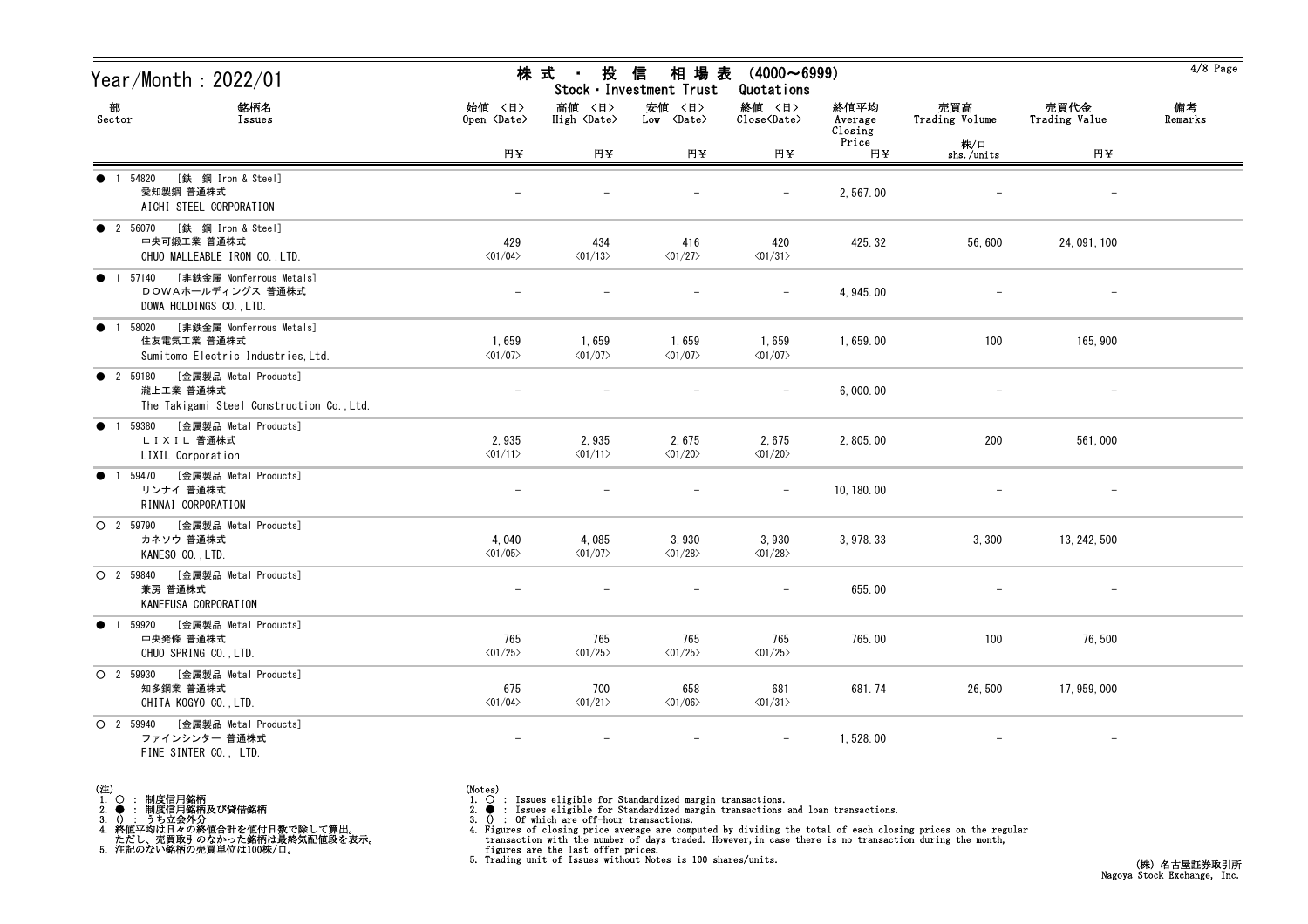| Year/Month : 2022/01                                                                       |                                  | 株 式<br>投<br>$\sim 10^{-11}$      | 信<br>相 場 表<br>Stock · Investment Trust | $(4000 \sim 6999)$<br>Quotations                   |                            |                          |                          | $5/8$ Page    |
|--------------------------------------------------------------------------------------------|----------------------------------|----------------------------------|----------------------------------------|----------------------------------------------------|----------------------------|--------------------------|--------------------------|---------------|
| 部<br>銘柄名<br>Sector<br>Issues                                                               | 始值 〈日〉<br>Open <date></date>     | 高値 〈日〉<br>High <date></date>     | 安値 〈日〉<br>$Low \langle Date \rangle$   | 終値 〈日〉<br>$\text{Close}\langle \text{Date}\rangle$ | 終値平均<br>Average<br>Closing | 売買高<br>Trading Volume    | 売買代金<br>Trading Value    | 備考<br>Remarks |
|                                                                                            | 円半                               | 円半                               | 円半                                     | 円半                                                 | Price<br>円半                | 株/口<br>$shs$ ./units     | 円半                       |               |
| O 1 60360 [サービス業 Services]<br>KeePer技研普通株式<br>KeePer Technical Laboratory Co., Ltd.        |                                  |                                  |                                        |                                                    | 1,870.00                   |                          |                          |               |
| ● 1 60550 [サービス業 Services]<br>ジャパンマテリアル 普通株式<br>JAPAN MATERIAL Co., Ltd.                   |                                  |                                  |                                        | $\overline{\phantom{m}}$                           | 1,659.00                   |                          | $\qquad \qquad -$        |               |
| ● 1 61030 [機 械 Machinery]<br>オークマ 普通株式<br>OKUMA Corporation                                |                                  |                                  |                                        |                                                    | 4, 960.00                  |                          |                          |               |
| ● 2 61110 [機 械 Machinery]<br>旭精機工業 普通株式<br>ASAHI-SEIKI MANUFACTURING CO., LTD.             | 2,027<br>$\langle 01/05 \rangle$ | 2,029<br>$\langle 01/17 \rangle$ | 1,934<br>$\langle 01/19 \rangle$       | 1,992<br>$\langle 01/28 \rangle$                   | 1,988.86                   | 6,600                    | 13, 094, 200             |               |
| ● 1 61340 [機 械 Machinery]<br>FUJI 普通株式<br>FUJI CORPORATION                                 |                                  |                                  |                                        |                                                    | 2, 625.00                  |                          |                          |               |
| 1 61360 [機 械 Machinery]<br>$\bullet$<br>オーエスジー 普通株式<br>OSG Corporation                     |                                  |                                  |                                        |                                                    | 2,000.00                   |                          |                          |               |
| ● 2 61420 [機 械 Machinery]<br>富士精工 普通株式<br>FUJI SEIKO LIMITED                               | 1,394<br>$\langle 01/04 \rangle$ | 1,395<br>$\langle 01/07 \rangle$ | 1,321<br>$\langle 01/31 \rangle$       | 1,330<br>$\langle 01/31 \rangle$                   | 1, 357.69                  | 11,000                   | 14, 963, 800             |               |
| ● 1 62010 [輸送用機器 Transportation Equipment]<br>豊田自動織機 普通株式<br>TOYOTA INDUSTRIES CORPORATION |                                  |                                  |                                        |                                                    | 8,900.00                   |                          |                          |               |
| ● 1 62030 [機 械 Machinery]<br>豊和工業 普通株式<br>Howa Machinery, Ltd.                             |                                  |                                  |                                        | $\qquad \qquad -$                                  | 776.00                     | $\overline{\phantom{0}}$ | $\overline{\phantom{0}}$ |               |
| O 2 62670 [機 械 Machinery]<br>ゼネラルパッカー 普通株式<br>GENERAL PACKER Co., LTD.                     |                                  |                                  |                                        | $-$                                                | 2, 494.00                  |                          |                          |               |
| 2 62710 [機 械 Machinery]<br>ニッセイ 普通株式<br>NISSEI CORPORATION                                 |                                  |                                  |                                        | $-$                                                | 1,500.00                   |                          | $\qquad \qquad -$        |               |
| ● 1 62930 [機 械 Machinery]<br>日精樹脂工業 普通株式<br>NISSEI PLASTIC INDUSTRIAL CO., LTD.            |                                  |                                  |                                        |                                                    | 1,030.00                   |                          | $\qquad \qquad -$        |               |

(注)<br>1. ○<br>2. ●<br>3. ① 1. ○ : 制度信用銘柄 2. ● : 制度信用銘柄及び貸借銘柄<br>3. () : うち立会外分<br>4. 終値平均は日々の終値合計を値付日数で除して算出。<br>ただし、売買取引のなかった銘柄は最終気配値段を表示。<br>5. 注記のない銘柄の売買単位は100株/口。

(Notes)<br>1. ○ : Issues eligible for Standardized margin transactions.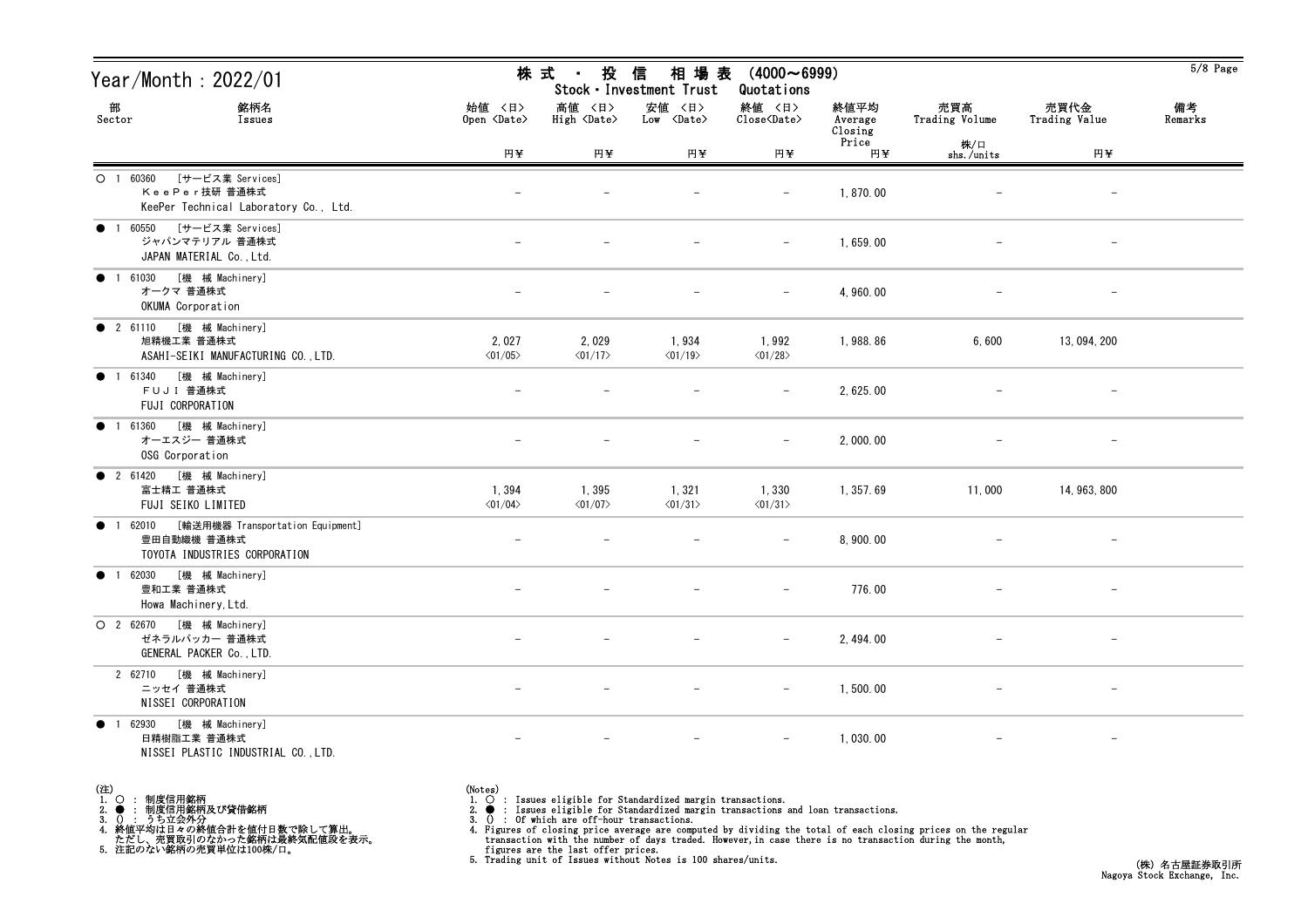| Year/Month : 2022/01                                                                       |                                   | 株 式 ・<br>投                            | 信<br>相 場 表<br>Stock · Investment Trust | $(4000 \sim 6999)$<br>Quotations                   |                            |                          |                       | $6/8$ Page    |
|--------------------------------------------------------------------------------------------|-----------------------------------|---------------------------------------|----------------------------------------|----------------------------------------------------|----------------------------|--------------------------|-----------------------|---------------|
| 部<br>銘柄名<br>Sector<br>Issues                                                               | 始値 〈日〉<br>Open <date></date>      | 高値 〈日〉<br>$High \langle Date \rangle$ | 安値 〈日〉<br>$Low \over \text{Date}$      | 終値 〈日〉<br>$\text{Close}\langle \text{Date}\rangle$ | 終値平均<br>Average<br>Closing | 売買高<br>Trading Volume    | 売買代金<br>Trading Value | 備考<br>Remarks |
|                                                                                            | 円¥                                | 円半                                    | 円半                                     | 円半                                                 | Price<br>円半                | 株/口<br>shs./units        | 円¥                    |               |
| [機 械 Machinery]<br>• 2 62950<br>富士変速機 普通株式<br>FUJI HENSOKUKI CO., LTD.                     | 315<br>$\langle 01/04 \rangle$    | 320<br>$\langle 01/07 \rangle$        | 283<br>$\langle 01/25 \rangle$         | 289<br>$\langle 01/31 \rangle$                     | 306.67                     | 61, 100                  | 18, 564, 000          |               |
| ● 1 63250 [機 械 Machinery]<br>タカキタ 普通株式<br>TAKAKITA CO., LTD.                               | 618<br>$\langle 01/19 \rangle$    | 618<br>$\langle 01/19 \rangle$        | 608<br>$\langle 01/31 \rangle$         | 608<br>$\langle 01/31 \rangle$                     | 613.00                     | 200                      | 122,600               |               |
| [機 械 Machinery]<br>$\bullet$ 1 63390<br>新東工業 普通株式<br>Sintokogio, Ltd.                      | 681<br>$\langle 01/27 \rangle$    | 681<br>$\langle 01/27 \rangle$        | 681<br>$\langle 01/27 \rangle$         | 681<br>$\langle 01/27 \rangle$                     | 681.00                     | 100                      | 68, 100               |               |
| [機 械 Machinery]<br>$\bullet$ 1 63400<br>澁谷工業 普通株式<br>SHIBUYA KOGYO CO., LTD.               | $\qquad \qquad -$                 |                                       | $\qquad \qquad -$                      | $\overline{\phantom{0}}$                           | 2,536.00                   |                          | $\qquad \qquad -$     |               |
| ● 2 63420 [機 械 Machinery]<br>太平製作所 普通株式<br>Taihei Machinery Works, Limited                 |                                   |                                       |                                        | $\overline{\phantom{0}}$                           | 1,653.00                   |                          |                       |               |
| ● 1 63450 [機 械 Machinery]<br>アイチコーポレーション 普通株式<br>AICHI CORPORATION                         |                                   |                                       |                                        | $\overline{\phantom{0}}$                           | 812.00                     | $\overline{\phantom{m}}$ | $-$                   |               |
| ○ 2 63460 [機 械 Machinery]<br>キクカワエンタープライズ 普通株式<br>KIKUKAWA ENTERPRISE, INC.                |                                   |                                       |                                        |                                                    | 3,860.00                   |                          |                       |               |
| ● 1 64070 [機 械 Machinery]<br>CKD 普通株式<br><b>CKD</b> Corporation                            | 2, 192<br>$\langle 01/19 \rangle$ | 2, 192<br>$\langle 01/19 \rangle$     | 2, 192<br>$\langle 01/19 \rangle$      | 2, 192<br>$\langle 01/19 \rangle$                  | 2, 192.00                  | 100                      | 219, 200              |               |
| ● 1 64300 [機 械 Machinery]<br>ダイコク電機 普通株式<br>DAIKOKU DENKI CO., LTD.                        |                                   |                                       |                                        |                                                    | 1, 203.00                  |                          |                       |               |
| ● 2 64390 [機 械 Machinery]<br>中日本鋳工 普通株式<br>NAKANIPPON CASTING CO., LTD.                    | 504<br>$\langle 01/04 \rangle$    | 507<br>$\langle 01/19 \rangle$        | 491<br>$\langle 01/11 \rangle$         | 507<br>$\langle 01/25 \rangle$                     | 501.25                     | 9,500                    | 4, 723, 500           |               |
| [電気機器 Electric Appliances]<br>$\bullet$ 1 64480<br>ブラザー工業 普通株式<br>BROTHER INDUSTRIES, LTD. |                                   |                                       |                                        | $\overline{\phantom{0}}$                           | 2, 102.00                  |                          |                       |               |
| ● 1 64650 [機械 Machinery]<br>ホシザキ 普通株式<br>HOSHIZAKI CORPORATION                             | $\overline{\phantom{0}}$          | $\overline{\phantom{m}}$              | $\overline{\phantom{m}}$               | $ \,$                                              | 8, 450.00                  | $\qquad \qquad -$        | $-$                   |               |

(注)<br>1. ○<br>2. ●<br>3. ① 1. ○ : 制度信用銘柄

2. ● : 制度信用銘柄及び貸借銘柄<br>3. () : うち立会外分<br>4. 終値平均は日々の終値合計を値付日数で除して算出。<br>ただし、売買取引のなかった銘柄は最終気配値段を表示。<br>5. 注記のない銘柄の売買単位は100株/口。

(Notes)<br>1. ○ : Issues eligible for Standardized margin transactions.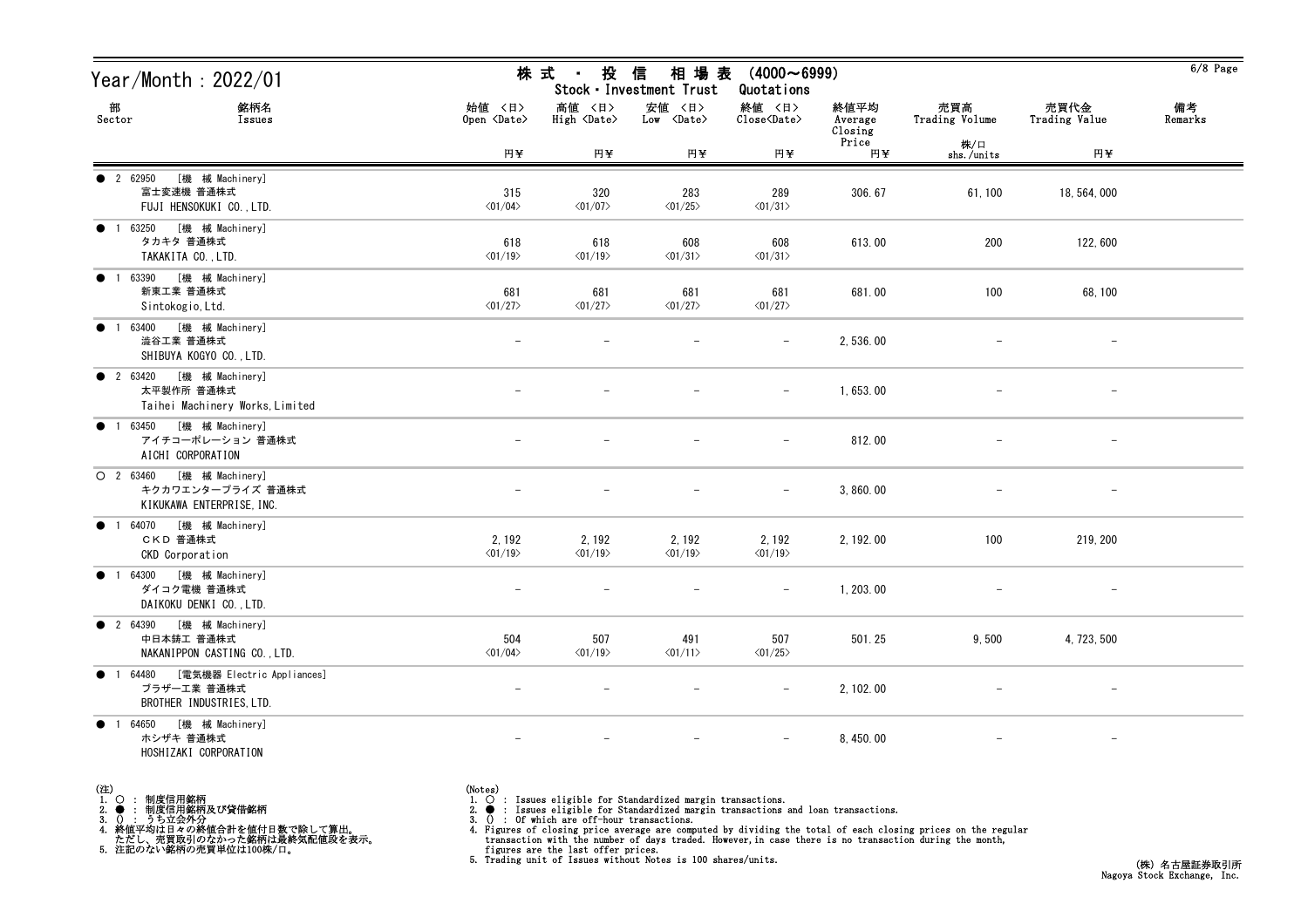| Year/Month : 2022/01                                                                          |                                   |                                       | 株式 ・ 投 信 相場表<br>Stock · Investment Trust   | $(4000 \sim 6999)$<br>Quotations                             |                            |                       |                          | $7/8$ Page    |
|-----------------------------------------------------------------------------------------------|-----------------------------------|---------------------------------------|--------------------------------------------|--------------------------------------------------------------|----------------------------|-----------------------|--------------------------|---------------|
| 部<br>銘柄名<br>Sector<br>Issues                                                                  | 始値 〈日〉<br>Open <date></date>      | 高値 〈日〉<br>$High \langle Date \rangle$ | 安値 〈日〉<br>$Low \over \langle Date \rangle$ | 終値 〈日〉<br>$\overline{\text{Close}}\langle\text{Date}\rangle$ | 終値平均<br>Average<br>Closing | 売買高<br>Trading Volume | 売買代金<br>Trading Value    | 備考<br>Remarks |
|                                                                                               | 円半                                | 円半                                    | 円半                                         | 円半                                                           | Price<br>円半                | 株/口<br>shs./units     | 円半                       |               |
| ● 1 64700<br>[機 械 Machinery]<br>大豊工業 普通株式<br>TAIHO KOGYO CO., LTD.                            |                                   |                                       |                                            | $\overline{\phantom{0}}$                                     | 789.00                     |                       | $\qquad \qquad -$        |               |
| ● 1 64730 [機 械 Machinery]<br>ジェイテクト 普通株式<br>JTEKT Corporation                                 | 1,077<br>$\langle 01/06 \rangle$  | 1,077<br>$\langle 01/06 \rangle$      | 962<br>$\langle 01/21 \rangle$             | 962<br>$\langle 01/21 \rangle$                               | 1,036.00                   | 300                   | 310, 800                 |               |
| ● 1 65010 [電気機器 Electric Appliances]<br>日立製作所 普通株式<br>Hitachi, Ltd.                           | 6, 773<br>$\langle 01/06 \rangle$ | 6,827<br>$\langle 01/07 \rangle$      | 6,495<br>$\langle 01/19 \rangle$           | 6,495<br>$\langle 01/19 \rangle$                             | 6, 715.00                  | 1,900                 | 12, 817, 300             |               |
| [電気機器 Electric Appliances]<br>● 1 65020<br>東芝 普通株式<br>TOSHIBA CORPORATION                     |                                   |                                       |                                            |                                                              | 4, 738.00                  |                       | $\overline{\phantom{m}}$ |               |
| ● 1 65040 [電気機器 Electric Appliances]<br>富士電機 普通株式<br>FUJI ELECTRIC CO., LTD.                  |                                   |                                       |                                            | $-$                                                          | 6,090.00                   |                       | $\overline{\phantom{m}}$ |               |
| ● 1 65080 [電気機器 Electric Appliances]<br>明電舎 普通株式<br>MEIDENSHA CORPORATION                     |                                   |                                       |                                            | $-$                                                          | 2, 418.00                  |                       | $-$                      |               |
| 1 65470 [サービス業 Services]<br>グリーンズ 普通株式<br>GREENS CO., LTD.                                    |                                   |                                       |                                            | $\qquad \qquad -$                                            | 463.00                     |                       | $\overline{\phantom{m}}$ |               |
| O 1 65640 [サービス業 Services]<br>ミダックホールディングス 普通株式<br>MIDAC HOLDINGS CO., LTD.                   |                                   |                                       |                                            | $\overline{\phantom{0}}$                                     | 2, 646.00                  |                       | $\overline{\phantom{m}}$ |               |
| O 2 65650 [サービス業 Services]<br>ABホテル 普通株式<br>ABHOTEL CO., LTD.                                 |                                   |                                       |                                            | $\overline{\phantom{m}}$                                     | 1, 126.00                  |                       | $-$                      |               |
| ● 1 65860 [機 械 Machinery]<br>マキタ 普通株式<br>Makita Corporation                                   |                                   |                                       |                                            | $\overline{\phantom{0}}$                                     | 4, 259.00                  |                       | $\overline{\phantom{m}}$ |               |
| [電気機器 Electric Appliances]<br>● 1 66230<br>愛知電機 普通株式<br>AICHI ELECTRIC CO., LTD.              | 2,788<br>$\langle 01/04 \rangle$  | 2,830<br>$\langle 01/31 \rangle$      | 2, 721<br>$\langle 01/21 \rangle$          | 2,830<br>$\langle 01/31 \rangle$                             | 2, 779. 32                 | 32, 100               | 89, 055, 900             |               |
| [電気機器 Electric Appliances]<br>66510<br>$\bullet$ 1<br>日東工業 普通株式<br>NITTO ELECTRIC WORKS, LTD. | $\overline{\phantom{m}}$          |                                       | $\overline{\phantom{a}}$                   | —                                                            | 1,540.00                   |                       | $\qquad \qquad -$        |               |

- (注)<br>1. ○<br>2. ●<br>3. ① 1. ○ : 制度信用銘柄
- 
- 2. : 制度信用銘柄及び貸借銘柄<br>3. () : うち立会外分<br>4. 終値平均は日々の終値合計を値付日数で除して算出。<br>ただし、売買取引のなかった銘柄は最終気配値段を表示。<br>5. 注記のない銘柄の売買単位は100株/口。

- (Notes)<br>1. : Issues eligible for Standardized margin transactions.
-